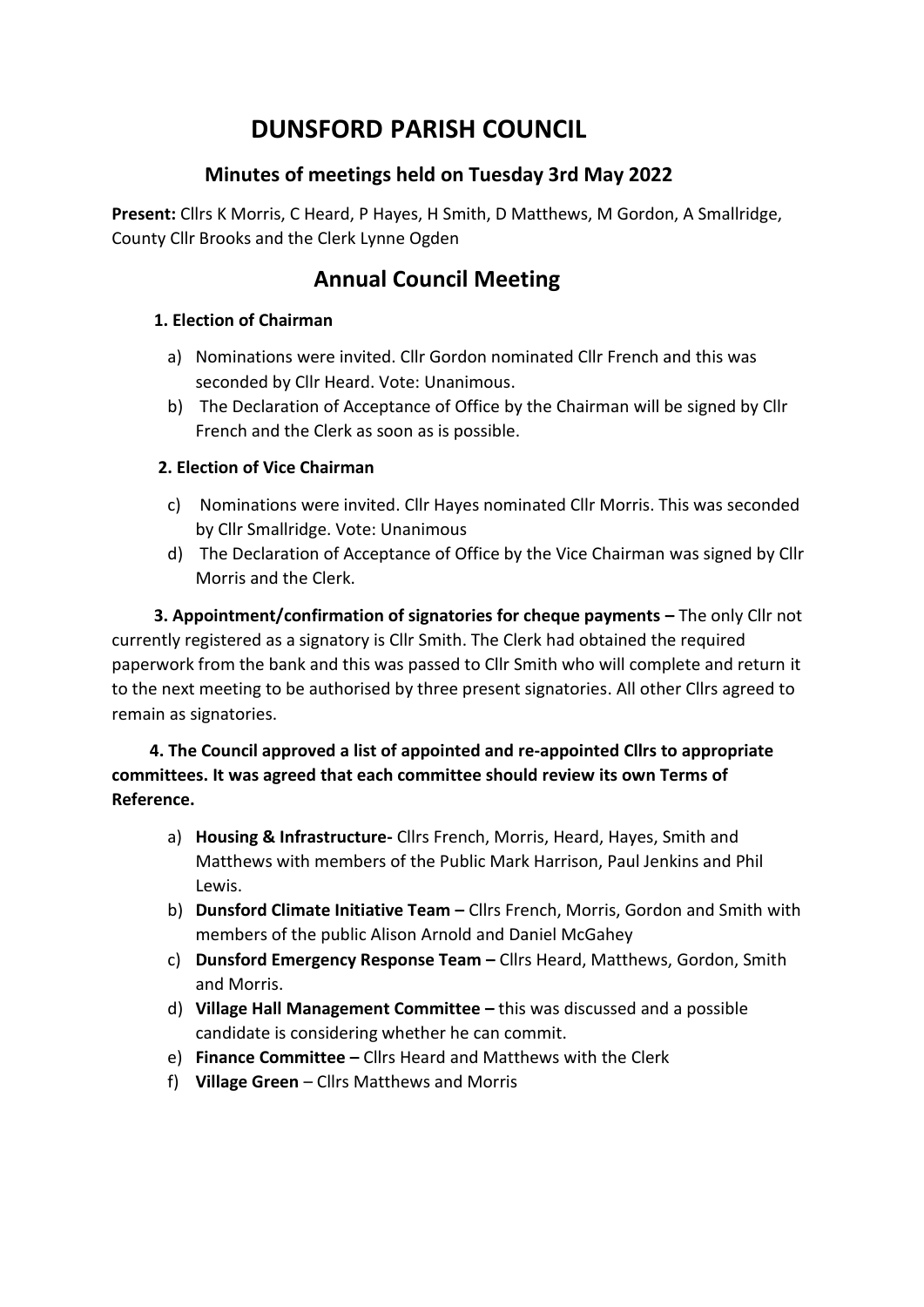## **Commencement of Ordinary Council Meeting**

No members of the Public attended

- **5. Apologies** were received from Cllrs French, Gardner and District Cllr Purser.
- **6. Declarations of interest.** None

**7. Minutes of the meeting held on 5th April 2021** had been distributed, were approved and signed

#### **8. Progress Reports**

- 8.1 Action points from last meeting. All actions from the last meeting had been completed. The Clerk was still following up some points raised in the Matters brought forward section.
- 8.2 Clerk's report and Meeting with Highways notes had been sent to all Cllrs
- 8.3 Reports from other Councillors/representatives

**District Cllr Purser** had sent his report to the Clerk. This was read out and this will be sent to all Cllrs after the meeting.

County Cllr Brooks apologised for not having attended recently due to ill health. He reported that Nedcare in Moretonhampstead are struggling to get staff despite having raised the wages. Also, funding for young people and older care are both under strain. All this, coupled with the energy increases means all budgets are going to struggle. The road network is also under pressure. Devolution of budgets is happening in some districts and Torbay and this may change the way money is given to local councils.

- 8.4 Housing & Infrastructure Nothing to report.
- 8.5 Dunsford Emergency Response Team Nothing to report as last meeting was postponed due to Covid illness. This be rescheduled asap**. Action Cllr Heard**
- **8.6** Dunsford Climate Initiative Team Cllr Matthews is continuing to look into running a survey to monitor Dunsford household's carbon footprints**. Action Cllr Matthews**
- 8.7 Reports from Cllrs attending other meetings/training **a)** Cllr French attended a **Wild About Devon meeting** (DCC) via Zoom on 29/04/2022 and sent a report in his absence. This will be sent to all Cllrs but was read out by the clerk. From this – the Council discussed the possibility of having an area such as an orchard where residents could go. Cllr Smith is interested in researching this and the Clerk will put on a future agenda.

b**) Platinum Jubilee celebrations** – Cllr Morris updated the Council. She reported that some Jubilee mugs are being bought and sponsored by the Village Stores. Posters with more details about all events will be posted very soon. It was noted that the Council needs to collect together the road signs for the road closure on the Sunday.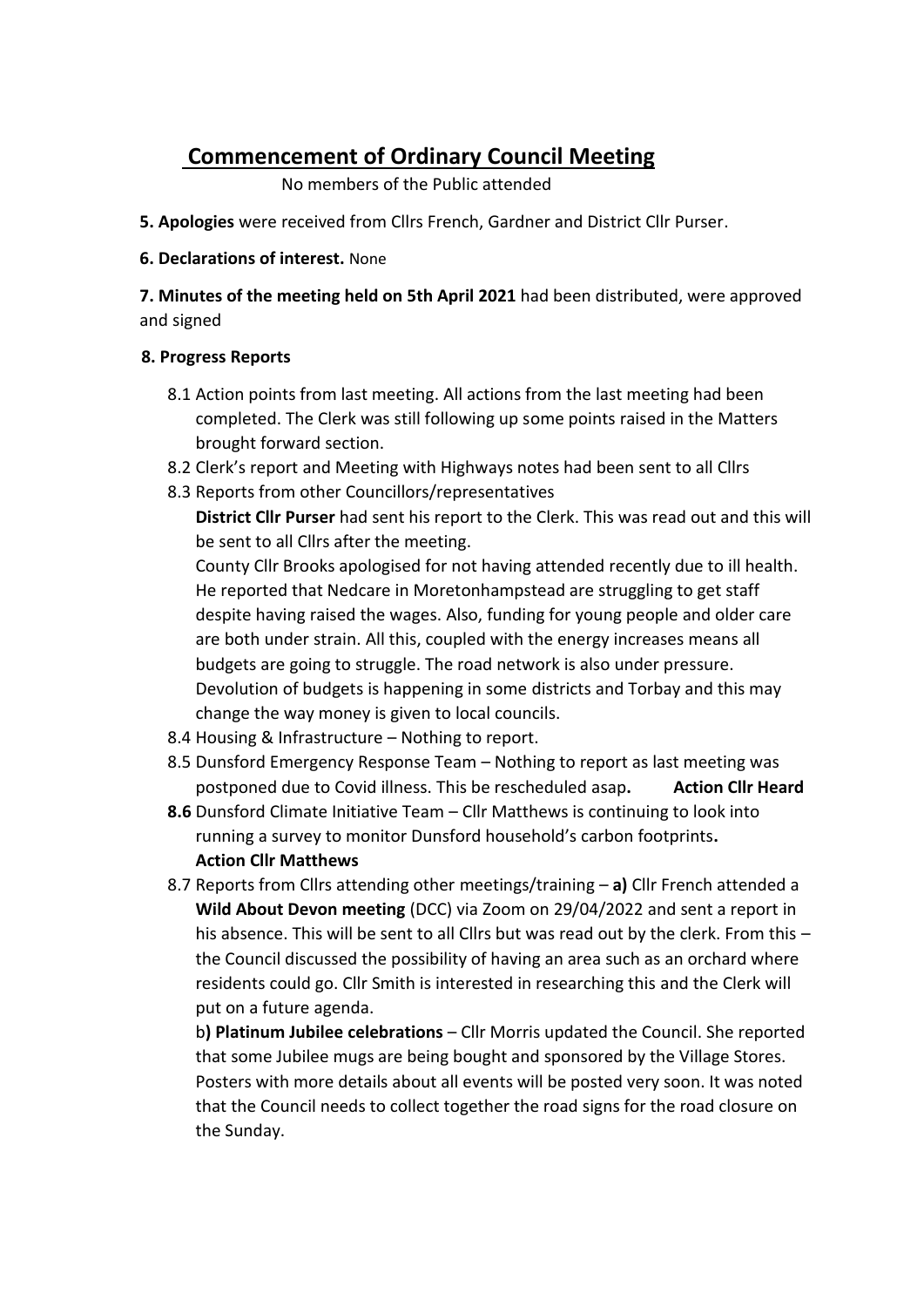**c) Chapter 8/road warden training/ signing, lighting and guarding course** – Cllr Morris updated the Council on the Highways Course she had attended on 21<sup>st</sup> April. She passed the test and is now qualified.

**9. Insurance for June 1st 2022** – Details of quotes received had been sent to Cllrs. The Council resolved to accept the quote from BHIB and decided the term of three years. The payment of £455 was approved and is to be added to item 11. Proposed Cllr Morris, Seconded Cllr Hayes Vote: Unanimous **Action Clerk Action Clerk** 

**10. Correspondence –** List of correspondence received by email listed overleaf

## **11. Finance**

The Council was reminded that it resolved to apply for the exemption certificate at the last meeting and the Clerk has submitted this to PKF Littlejohn (external auditor).

**11.1 Bank Reconciliation and Statement –** this was presented at the April meeting and signed.

**11.2 Internal Audit Completed by P. Clapham** – Completed on 28/4/2022 **–** The audit was accurate and no recommendations were given. The Council resolved to pay the invoice of £55 to Mrs P Clapham for her work.

**11.3 Annual Governance Statement-** This had been sent to all Cllrs and was discussed. Actions were agreed and the statement was signed by the Chairman and the Clerk.

**11.4 Annual Accounting Statement –** This had been sent to all Cllrs and the Clerk offered to take any questions. It was approved and signed by the Chairman and RFO. *For information: Period for the Exercise of Public Rights: – Monday 13 th June to Friday* **22 rd July** 

**Bank balances: 11.5** C/A £6830.86 as at 24/03/2022 BBI/A £1825.63 as at 09/03/22 **The Council resolved to pay the following invoices: -**

**11.6** Clerk's Salary – 4 weeks x 10 hours a week - Gross pay £468 Net pay to Clerk £374.40 + expenses of £38.09 Total to Clerk - **£412.49 chq1440 11.7** Mr C Robin **–** Reimbursement for half of bill received for repointing wall after the removal of noticeboards (Church to pay the other half) - **£30 chq 1441 11.8** City of Exeter Railway Band - Payment for Band to play during Platinum Jubilee celebrations **- £250 chq 1442**

**11.9 BHIB -** Insurance premium for 2022-2023 as the first year of a three-year contract – **£455 chq 1443**

**11.2 (as above)** Mrs P Clapham Internal audit **- £55 chq 1444**

**12. Planning: - Applications 12.1 –Teignbridge 22/00705/NPA –** Reedy Meadow Nursery, Dunsford - Application for prior Approval under Part 3 Class Q (a) and (b) and paragraph W of the GDPO for change of use of agricultural building to a dwelling **12.2 – Dartmoor National Park 0125/22** – Stable Cottage Dunsford – Proposed: The construction of a decking area on sloping ground and the construction of a garden shed to the rear of main property. **Decisions-** None

**13. Village Green a) Monthly report -** Cllr Matthews reported that everything was fine apart from the fence. **b) Broken fences –** The Clerk presented the quote requested by